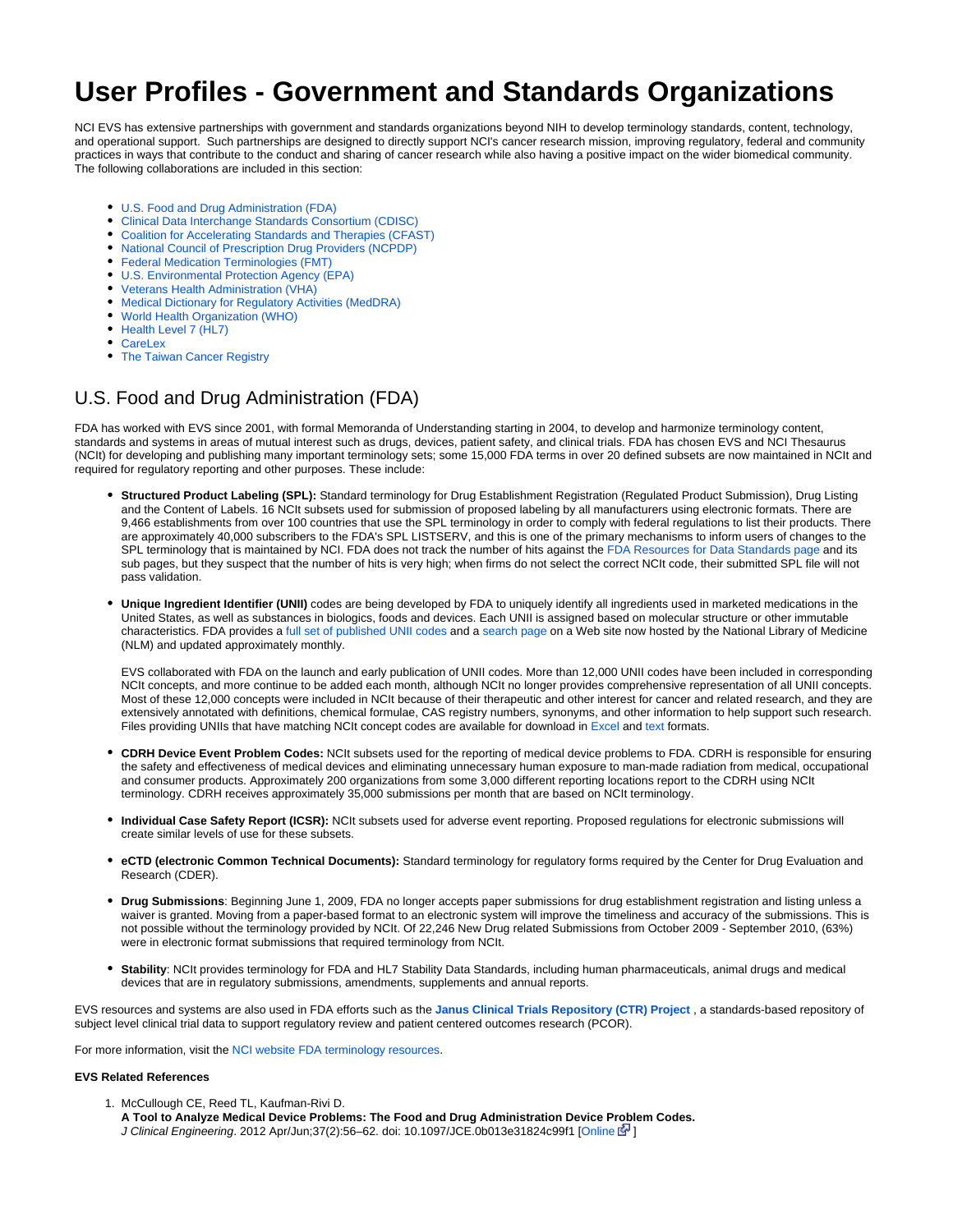#### 2. Reed TL, Kaufman-Rivi D.

#### **FDA adverse Event Problem Codes: standardizing the classification of device and patient problems associated with medical device use.**

Biomed Instrum Technol. 2010 May-Jun;44(3):248-56. PubMed PMID: 20715359. [[PubMed\]](http://www.ncbi.nlm.nih.gov/pubmed/20715359)

### <span id="page-1-0"></span>Clinical Data Interchange Standards Consortium (CDISC)

CDISC is an international, non-profit organization that develops and supports global data standards for medical research. CDISC is working actively with EVS to develop and support controlled terminology for a wide spectrum of clinical and nonclinical studies.

CDISC terminology is being widely adopted as a standard for study coding and data submissions. In the United States, draft FDA guidance on regulatory submissions (see [Study Data Technical Conformance Guide\)](http://www.fda.gov/downloads/ForIndustry/DataStandards/StudyDataStandards/UCM384744.pdf) recommends CDISC terminology as a set of controlled terms that meet the FDA requirements for the implementation of the CDISC standards. As part of the General Considerations of Controlled Terminology regarding CDISC, the Guide states: "Sponsors should use the terminologies and code lists in the CDISC Controlled Terminology, which can be found at the NCI (National Cancer Institute) Enterprise Vocabulary Services."

CDISC terminology goes through an extensive process of content development and public review before it is declared ready for release. All CDISC controlled terminology – more than 10,000 terms – is maintained and published as NCI Thesaurus (NCIt) subsets, as part of a partnership started in 2002. The main terminology efforts encompassed by the CDISC-EVS partnership are shown below:

- **Study Data Tabulation Model (SDTM)** is an internatio[nal](http://www.cancer.gov/policies/linking) standard for clinical research data, and is approved by the FDA and [Japan's](http://www.pmda.go.jp/english/)  [Pharmaceuticals and Medical Devices Agency \(PMDA\)](http://www.pmda.go.jp/english/) & as a standard electronic submission format. EVS maintains and distributes SDTM controlled terminology as part of NCIt. More information is available at [CDISC's SDTM Web page](http://www.cdisc.org/sdtm)  $\mathbb{F}$ [.](http://www.cancer.gov/policies/linking) SDTM has been downloaded more than 14,000 times in over 90 countries, primarily for institutional use. More than 270 commercial organizations use SDTM, as do numerous academic, non-profit and research organizations.
- **Questionnaire (QS) and Functional Test (FT) Terminology** contains standardized, controlled terminology for commonly used questionnaires and functional tests in biomedical and therapeutic area research. EVS m[ain](http://www.cancer.gov/policies/linking)tains and distributes Questionnaire controlled terminology as part of NCIt. More information is available at [CDISC's Questionnaire Web page](http://www.cdisc.org/content2909) 【 Questionnaire terminology can be used for both collection (CDASH) and submission (SDTM) data sets.
- **Clinical Data Acquisition Standards Harmonization (CDASH)** develops clinical research study content standards in collaboration with sixteen partner organizations including NCI. EVS maintains and distributes CDASH controlled terminology, a subset of SDTM, as part of NCIt. More information is available at [CDISC's CDASH Web page.](http://www.cdisc.org/cdash)
- **Analysis Data Model (ADaM)** supports efficient generation, replication, review and submission of analysis results from clinical trial data. EVS maintains and distributes ADaM controlled terminology as part of NCIt. More information is available at [CDISC's ADaM Web page](http://www.cdisc.org/adam)  $\mathbb{S}^1$ .
- **Standard for Exchange of Non-Clinical Data (SEND)** extends Study Data Tabulation Model (SDTM) for non-clinical studies. SEND guides the organization, structure and format of standard nonclinical tabulation data sets for interchange between organizations such as sponsors and CROs and for submission to a regulatory authority such as the FDA. NCI EVS maintains and distributes SEND controlled terminology as part of NCIt. It now includes some 1,000 additional terms beyond the SDTM terminology that is also part of the SEND standard. More information is available at [CDISC's SEND Web page](http://www.cdisc.org/send)  $\mathbb{F}$ .

**The CDISC Shared Health and Research Electronic Library (SHARE)** project aims to create a global, electronically accessible library of CDISC standard metadata that can be used to improve biomedical research and its link with healthcare. The SHARE metadata repository (MDR) provides a dynamic environment where the relationships between and among CDISC metadata and controlled terminologies are published at a level of granularity that is user-defined and in forms that are both human and machine readable. The SHARE MDR is built using CDISC and BRIDG metadata and terminology that is coded and maintained in the EVS NCIt environment. More information is available at [CDISC's SHARE Web page](http://www.cdisc.org/cdisc-share)  $\mathbb{F}$ .

For more information, visit the [NCI website CDISC terminology resources](http://www.cancer.gov/cancertopics/cancerlibrary/terminologyresources/CDISC).

#### **EVS Related References**

- 1. Anzai T, Kaminishi M, Sato K, Kaufman L, Iwata H, Nakae D. **Responses to the Standard for Exchange of Nonclinical Data (SEND) in non-US countries.** J Toxicol Pathol. 2015 Apr;28(2):57-64. doi: 10.1293/tox.2015-0007. Epub 2015 Apr 1. Review. PubMed PMID: 26028814; PubMed Central PMCID: PMC4444503. [\[PubMed](http://www.ncbi.nlm.nih.gov/pubmed/26028814)][[PDF](http://www.pdslifesciences.com/Userfiles/Docs/PDS_SEND-non-US-WP_VF-4-2-15.pdf) ? ]
- 2. Elkin PL.
- 3. Haber MW, Kisler BW, Lenzen M, Wright LW. **Springer Terminology Related Standards Development.** In Elkin PL, ed. Terminology and Terminological Systems, Ch.7 pp.107-123, [Springer](http://dx.doi.org/10.1007/978-1-4471-2816-8_7) London, 2012. [Springer  $\mathbb{F}$ [\]](http://www.cancer.gov/policies/linking) **Controlled Terminology for Clinical Research: A Collaboration between CDISC and NCI Enterprise Vocabulary Services.**
- 4. Huser V, Sastry C, Breymaier M, Idriss A, Cimino JJ. Drug Information Journal 2007;41(3):405-412. [[PDF](http://www.cdisc.org/system/files/all/reference_material/application/pdf/diaj_terminology.pdf)  $\mathbb{F}$ ] **Standardizing Data Exchange for Clinical Research Protocols and Case Report Forms: An Assessment of the Suitability of the Clinical Data Interchange Standards Consortium (CDISC) Operational Data Model (ODM).** J Biomed Inform. 2015 Jul 15. pii: S1532-0464(15)00133-1. doi: 10.1016/j.jbi.2015.06.023. [Epub ahead of print] PubMed PMID: 26188274. [\[PubM](http://www.ncbi.nlm.nih.gov/pubmed/26188274) [ed](http://www.ncbi.nlm.nih.gov/pubmed/26188274)]
- 5. Jiang G, Evans J, Oniki TA, Coyle JF, Bain L, Huff SM, Kush RD, Chute CG. **Harmonization of detailed clinical models with clinical study data standards.** Methods Inf Med. 2015;54(1):65-74. doi: 10.3414/ME13-02-0019. Epub 2014 Nov 26. PubMed PMID: 25426730. [[PubMed\]](http://www.ncbi.nlm.nih.gov/pubmed/25426730)
- 6. Jiang G, Solbrig HR, Iberson-Hurst D, Kush RD, Chute CG. **A Collaborative Framework for Representation and Harmonization of Clinical Study Data Elements Using Semantic MediaWiki.** AMIA Summits Transl Sci Proc. 2010 Mar 1;2010:11-5. PubMed PMID: 21347136; PubMed Central PMCID: PMC3041544. [[PubMed\]](http://www.ncbi.nlm.nih.gov/pubmed/21347136)
- 7. Kaufman L, Gore K, Zandee JC. **Data Standardization, Pharmaceutical Drug Development, and the 3Rs.** ILAR Journal. 2016 Dec 31;57(2):109-119.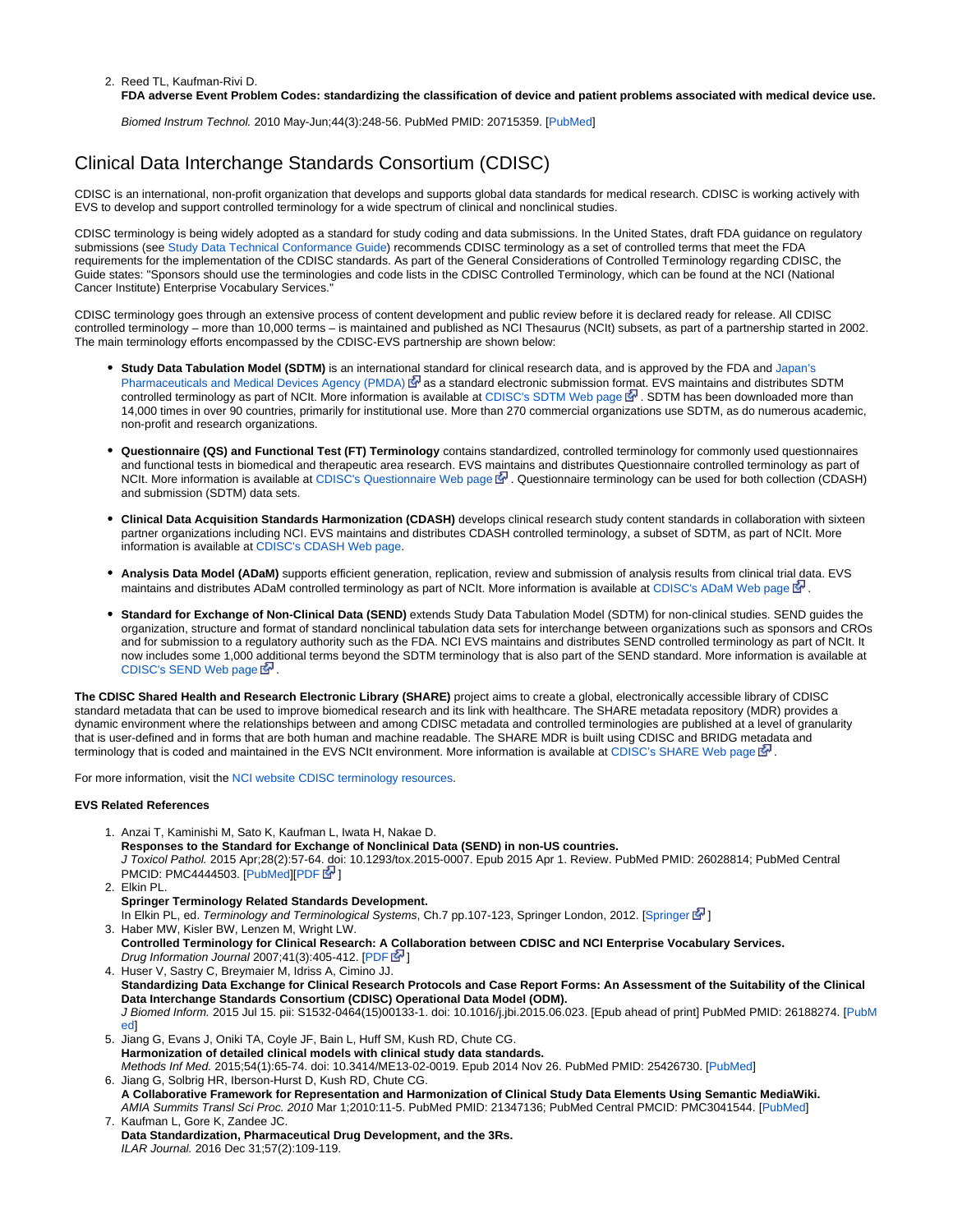8. Keenan CM, Baker J, Bradley A, Goodman DG, Harada T, Herbert R, Kaufmann W, Kellner R, Mahler B, Meseck E, Nolte T, Rittinghausen S, Vahle J, Yoshizawa K.

```
International Harmonization of Nomenclature and Diagnostic Criteria (INHAND): Progress to Date and Future Plans.
Toxicol Pathol. 2014 Dec 21. pii: 0192623314560031. [Epub ahead of print] PubMed PMID: 25530274. [PubMed]
```
9. Keenan CM, Goodman DG. 10. Kush RD. **Regulatory Forum Commentary: Through the Looking Glass--SENDing the Pathology Data We Have INHAND.** Toxicol Pathol. 2014 July, 42(5):807-810. Epub 2013 Apr 18. PubMed PMID: 23599411. [[PubMed\]](http://www.ncbi.nlm.nih.gov/pubmed/23599411)

- **Interoperability for the Learning Health System.** Digital Infrastructure for the Learning Health System: The Foundation for Continuous Improvement in Health and Health Care: Workshop Series Summary. Grossmann C. Powers B. McGinnis JM eds. Institute of Medicine (2011) pp.108-114. [\[Online](http://books.nap.edu/openbook.php?record_id=12912&page=108)  $\mathbb{F}^1$ [\]](http://www.cancer.gov/policies/linking)
- 11. Leroux H, Lefort L. **Semantic enrichment of longitudinal clinical study data using the CDISC standards and the semantic statistics vocabularies.** J Biomed Semantics. 2015 Apr 9;6:16. doi: 10.1186/s13326-015-0012-6. eCollection 2015. PubMed PMID: 25973166; PubMed Central PMCID: PMC4429421. [\[PubMed](http://www.ncbi.nlm.nih.gov/pubmed/25973166)]
- 12. Perrone RD, Neville J, Chapman AB, Gitomer BY, Miskulin DC, Torres VE, Czerwiec FS, Dennis E, Kisler B, Kopko S, Krasa HB, LeRoy E, Castedo J, Schrier RW, Broadbent S. **Therapeutic Area Data Standards for Autosomal Dominant Polycystic Kidney Disease: A Report From the Polycystic Kidney Disease Outcomes Consortium (PKDOC).** Am J Kidney Dis. 2015 Jun 15. pii: S0272-6386(15)00758-1. doi: 10.1053/j.ajkd.2015.04.044. [Epub ahead of print] PubMed PMID: 26088508. [\[Pu](http://www.ncbi.nlm.nih.gov/pubmed/26088508) [bMed\]](http://www.ncbi.nlm.nih.gov/pubmed/26088508)
- 13. Wood F.
	- **The Standard for the Exchange of Nonclinical Data (SEND): History, Basics, and Comparisons with Clinical Data.** PharmaSUG 2016 Conference Proceedings. Denver, Colorado, May 8-11, 2016. [\[PDF](http://www.pharmasug.org/proceedings/2016/SS/PharmaSUG-2016-SS13.pdf) & ]

## <span id="page-2-0"></span>Coalition for Accelerating Standards and Therapies (CFAST)

CFAST is a joint initiative of the Clinical Data Interchange Standards Consortium (CDISC) and the Critical Path Institute (C-Path), with steering committee participation from the US Food and Drug Administration (FDA), the National Cancer Institute Enterprise Vocabulary Services (NCI EVS) and TransCelerate BioPharma (TCB). Its purpose is to create therapeutic area-specific data standards to support clinical research in areas of particular importance to public health. Section XII of the Prescription Drug User Fee Act V (PDUFA V) provides the directive for FDA support for this Data Standards for Therapeutic Areas initiative. More information is available on the [CFAST Web pages of CDISC](http://www.cdisc.org/cfast-0)  $\bar{\mathbb{F}}$  and [C-Path](http://c-path.org/programs/cfast/)  $\bar{\mathbb{F}}$ , and on the FDA [Therapeutic Areas Web page.](http://www.fda.gov/drugs/developmentapprovalprocess/formssubmissionrequirements/electronicsubmissions/ucm287408.htm)

Therapeutic area teams follow a CFAST-approved process that incorporates stakeholder inputs and public review to produce therapeutic area user guides, questionnaire supplements and controlled terminology. Controlled terminology goes through an extensive process of content development and public review before it is declared ready for release. All controlled terminology developed by the therapeutic area teams is published as part of the CDISC controlled terminology standards.

For more information on CDISC controlled terminology, visit the NCI website [CDISC Terminology resources.](http://www.cancer.gov/cancertopics/cancerlibrary/terminologyresources/CDISC)

#### **EVS Related References**

- 1. Haber MW, Kisler BW, Lenzen M, Wright LW. **Controlled Terminology for Clinical Research: A [Co](http://www.cancer.gov/policies/linking)llaboration between CDISC and NCI Enterprise Vocabulary Services.** Drug Information Journal 2007;41(3):405-412.  $[PDF]$  $[PDF]$  $[PDF]$
- 2. U.S. Food and Drug Administration. **FDA Therapeutic Area Standards (TAS) Initiative Project Plan, Version 2.0.** June 2014. [\[PDF](http://www.fda.gov/downloads/Drugs/DevelopmentApprovalProcess/FormsSubmissionRequirements/ElectronicSubmissions/UCM371691.pdf)]

# <span id="page-2-1"></span>National Council of Prescription Drug Providers (NCPDP)

NCPDP is a not-for-profit, ANSI-accredited, Standards Development Organization with over 1,600 members representing virtually every sector of the pharmacy services industry. NCPDP creates and promotes the transfer of data related to medications, supplies, and services within the healthcare system through the development of standards and industry guidance. In 2009, NCPDP decided to partner with EVS to use NCIt subsets to support two of those standards, employed by some 200 vendors serving approximately 15,000 pharmacies nationwide:

- **NCPDP SCRIPT Standard** supports messages for new prescriptions, prescription changes, refill requests, prescription fill status notification, prescription cancellation, medication history, and transactions for long term care environments. Many large providers such as First DataBank and Surescripts, the nation's largest e-prescriber, use this standard. Surescripts alone connects thousands of pharmacies across the US, and is connected to the largest network of payers and Medicaid Fee for Service payers nationwide.
- **NCPDP Telecommunication Standard** supports the electronic communication of claims and other transactions between pharmacy providers, insurance carriers, third party administrators, and other responsible parties. It is the standard used for eligibility, claims processing, reporting and other pharmacy industry communications, as designated in HIPAA. More than 4 billion claims are processed each year using this standard.

For more information, visit the NCI website [NCPDP Terminology resources](http://www.cancer.gov/cancertopics/cancerlibrary/terminologyresources/ncpdp).

#### **EVS Related References**

- 1. Liu H, Burkhart Q, Bell DS.
- **Evaluation of the NCPDP Structured and Codified Sig Format for e-prescriptions.**

J Am Med Inform Assoc. 2011 Sep 1;18(5):645-51. Epub 2011 May 25. PubMed PMID: 21613642; PubMed Central PMCID: PMC3168301. [[PubM](http://www.ncbi.nlm.nih.gov/pubmed/21613642) [ed](http://www.ncbi.nlm.nih.gov/pubmed/21613642)]

## <span id="page-2-2"></span>Federal Medication Terminologies (FMT)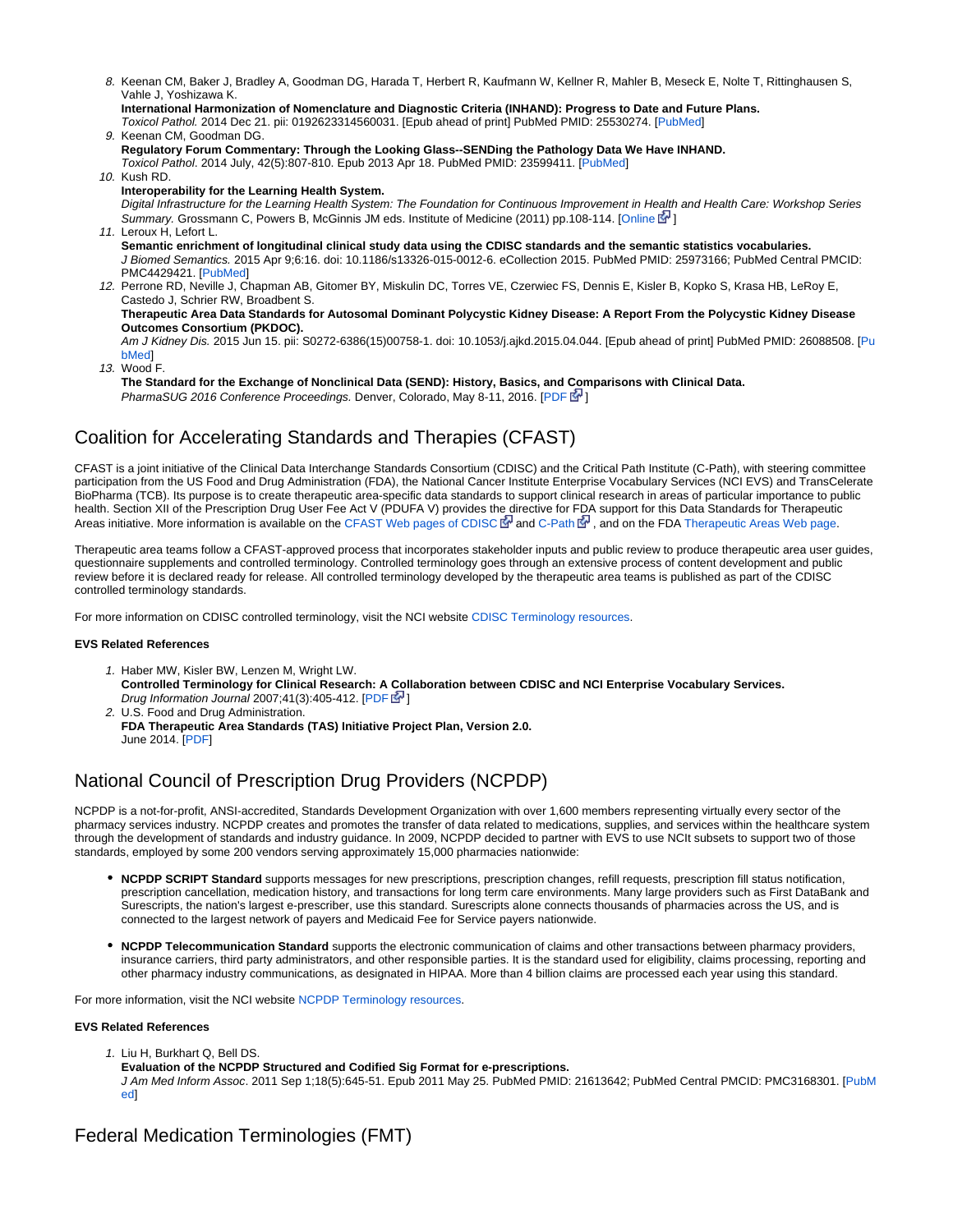Work started in 2002 as an interagency collaboration between NCI EVS, FDA, VHA, and NLM – joined later by AHRQ, CMS, DoD, and EPA – to improve the exchange and public availability of medication information with coordinated development of terminology standards. The initial FMT terminology set has been endorsed by U.S. Federal standards efforts including the National Committee on Vital and Health Statistics (NCVHS), Consolidated Health Informatics (CHI), the Healthcare Information Technology Standards Panel (HITSP), and the Office of the National Coordinator for Health Information Technology (ONC) within the Department of Health and Human Services (HHS).

For more information, visit the NCI Website [Federal Medication Terminologies resources](http://www.cancer.gov/cancertopics/cancerlibrary/terminologyresources/fmt).

### <span id="page-3-0"></span>U.S. Environmental Protection Agency (EPA)

[EPA](http://www.epa.gov/) joined in the Federal Medication Terminologies (FMT) collaboration. EPA has also developed an EPA Science Vocabulary that utilizes substantial content from NCI Thesaurus, particularly for definitions, in addition to content from numerous EPA glossaries and other documents, and from other terminologies such as the Human Disease Ontology. It will be made publicly available in December 2014.

### <span id="page-3-1"></span>Veterans Health Administration (VHA)

VHA has worked closely with EVS since 2002. Under an ongoing Memorandum of Understanding, VHA works with EVS on collaborative terminology policy and products, including content collaboration and publication of the VA's National Drug File Reference Terminology (NDF-RT), used by both agencies as a drug information reference resource.

The VHA also performed a thorough comparison of the functional capabilities of LexEVS to those of other terminology servers. The VA provided the results to the VKC, which transformed the matrix into a document that can be used by potential adopters of LexEVS as they evaluate the capabilities of the system. This is an example of a valuable contribution from the community that is not code-based; in an open source model, contributions of documentation can be as important as contributions of code.

# <span id="page-3-2"></span>Medical Dictionary for Regulatory Activities (MedDRA)

MedDRA is an international terminology for coding and regulatory reporting of drug and device adverse events. MedDRA is an International Conference on Harmonisation of Technical Requirements for Registration of Pharmaceuticals for Human Use (ICH) standard, adopted by FDA and many other agencies. MedDRA is used by more than 3,000 regulatory, industry and academic subscribers from 60 countries, and has been translated into 11 languages.

EVS manages the MedDRA license for NIH, and publishes multiple versions through LexEVS, the NCI Term Browser, and other means. EVS maintains multiple versions of MedDRA on its servers and browsers to support validation and interpretation of data encoded with those versions.

Over 10 years, EVS has performed numerous mapping comparisons between MedDRA and NCI terminologies including NCI Thesaurus (NCIt), PDQ, CTEP SDC, and CTCAE, as part of ongoing efforts to promote compatibility and data translation between these sources. NCI Metathesaurus maintains mappings between MedDRA and more than 70 other biomedical terminologies, providing a rich source of additional description of MedDRA terms and supporting data translation and analysis.

EVS and the [MedDRA Maintenance and Support Services Organization \(MSSO\)](http://www.meddramsso.com/)  $\bar{F}$  $\bar{F}$  $\bar{F}$  are working with the UK Medicines and Healthcare products [Regulatory Agency \(MHRA\)](http://www.mhra.gov.uk/) and use of the EVS Mapping Tool to develop an initial proof-of-concept mapping from SNOMED CT to MedDRA, focusing on high frequency adverse event terms to test the possibility of automated conversion of EHR data to support more proactive identification of potential signals with drugs that have gained marketing approval.

EVS and the MSSO have worked with NICHD, FDA, and other partners in developing a specialized set of pediatric adverse event terminology for use in research and care, as a part of the larger Pediatric Terminology Subset in NCIt and also for inclusion and distribution as part of MedDRA. For more information, visit the [NCI website pediatric terminology page](http://www.cancer.gov/cancertopics/cancerlibrary/terminologyresources/pediatric).

EVS has made numerous contributions to updates of MedDRA terminology. EVS conducted a comprehensive review of the over 8,500 terms in MedDRA's Neoplasm classification, suggesting changes initially presented to a special Blue Ribbon Panel meeting in 2011. NCIt is used as the primary reference terminology for updates to MedDRA neoplastic terminology. The MedDRA Browser now includes more than 10,000 link-outs to full-text term definitions in NCIt.

## <span id="page-3-3"></span>World Health Organization (WHO)

The International Classification of Diseases (ICD) is the global standard diagnostic classification for all general epidemiological and many health management purposes, and has many clinical uses. WHO work on the International Classification of Diseases 11th revision (ICD-11) is using NCI Thesaurus (NCIt) as an important source of cancer-related terminology, relationships, and other features such as definitions. EVS has helped facilitate access to and reuse of NCIt content, as well as expert review and suggestions on some draft ICD-11 content; the oncology-specific ICD-O is also being influenced by NCIt's in-depth characterization of cancers and other neoplasms.

WHO is also taking advantage of EVS-supported open source terminology tooling in its work. In June 2009, WHO requested a Classification Markup Language (ClaML) LexEVS data processing program that could be used to render ICD-10 in preparation for, and as the foundation of, ICD-11. Stanford University's Protégé and related terminology editing tools are also a vital component of WHO efforts.

## <span id="page-3-4"></span>Health Level 7 (HL7)

EVS supports terminology content for the Regulated Clinical Research Information Management (RCRIM) committee of HL7, and for other committees as appropriate including Patient Safety, Pharmacy, Clinical Genomics, and the Clinical Interoperability Council.

### <span id="page-3-5"></span>**CareLex**